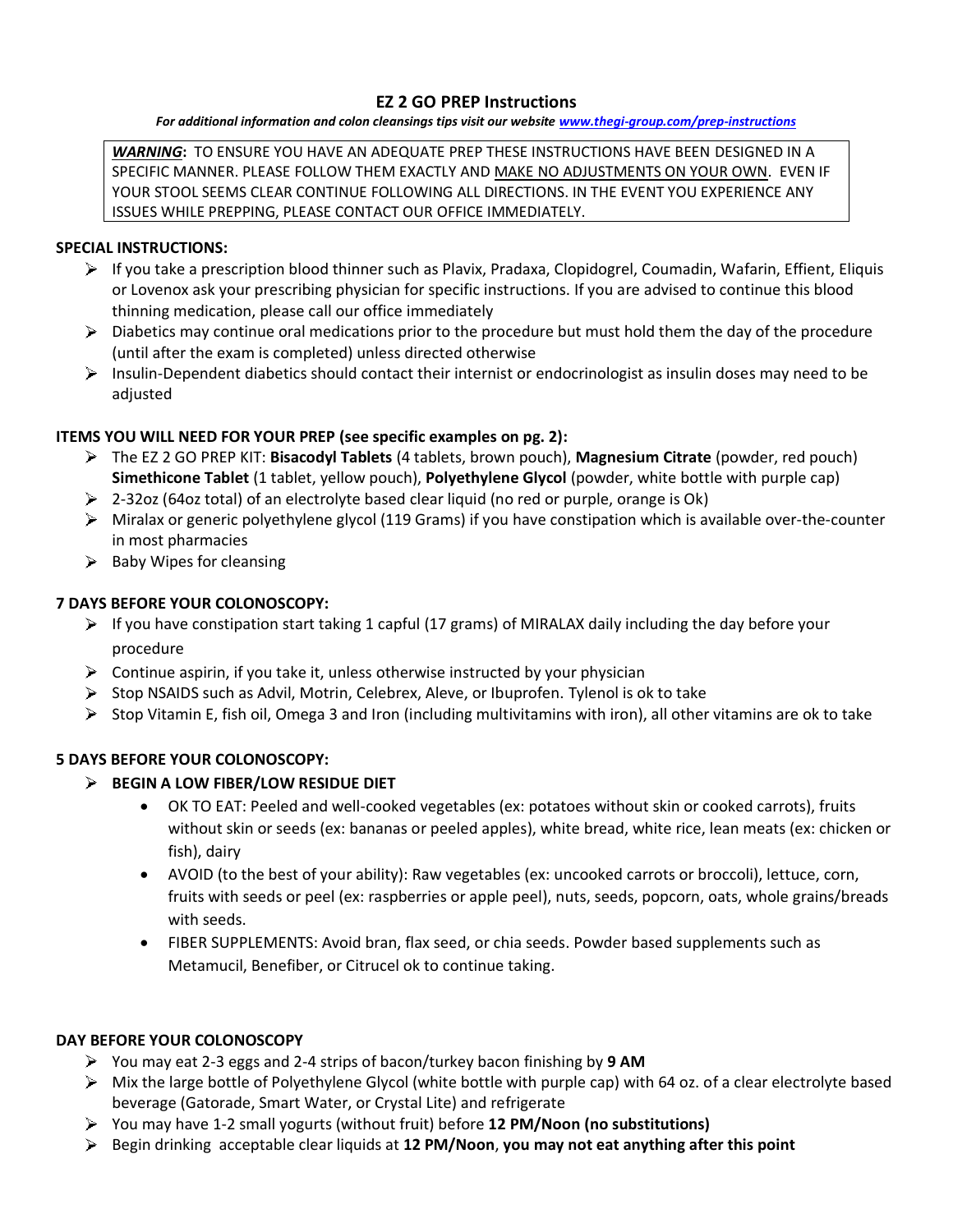## **Acceptable Clear Liquids** *(NO RED OR PURPLE COLORING)***: Not Acceptable:**

Gatorade, Pedialyte, Powerade Alcohol and South Alcohol Alcohol Alcohol Alcohol

Smart Water or Water **National Community Community** Community Red or Purple items of any kind Chicken, Beef of Vegetable Broth or Bouillon Milk or non-diary creamers Coffee or Tea Noordles or Vegetables in Soup Carbonated Soft Drinks Juice with Pulp (No orange juice) Kool-Aid or other Fruit Flavored Drinks Fruit Juices Without Pulp (apple, white grape, clear cranberry) Jell-O, Popsicles, Hard Candy Clear Boost or Ensure

- $\triangleright$  Be sure to have at least 8-10 glasses of clear liquids throughout the day to avoid dehydration
- **At 2 PM** take 2 Bisacodyl Tablets (brown pouch) which can be taken at work
- **At 5 PM** begin drinking the first 32 oz of the Polyethylene Glycol that was previously mixed with the clear liquid. Every 15-20 minutes drink 8 oz of this solution finishing the entire 32oz by **6 PM**
	- o If you feel nauseous, you can take longer breaks between each glass
	- o Drinking through a straw and adding ice may also help with nausea
- **At 8 PM** mix the Magnesium Citrate (red pouch) with 10 oz. of flavored clear liquid at room temperature. Mix thoroughly, add ice and drink immediately
- **At 9 PM** take the remaining 2 Bisacodyl Tablets (brown pouch) and Simethicone Tablet (yellow pouch) with water

# **THE DAY OF YOUR COLONOSCOPY**

- **5 HOURS before your scheduled procedure time,** drink the remaining 32 oz of the previously mixed and refrigerated Polyethylene Glycol/clear liquid solution. Drink 8 oz of this solution every 15 minutes until the solution is consumed
- You may drink 8-10oz of black coffee or tea (no sugar, milk or cream) and water up to **4 HOURS** PRIOR TO YOUR PROCEDURE TIME**, nothing should be consumed after this point**
- $\triangleright$  If you take blood pressure, heart or thyroid medications you may take them in the morning with a few sips of water

**You are now ready for your procedure if you followed all of the instructions and your stool is a clear or yellow liquid and no longer formed.**